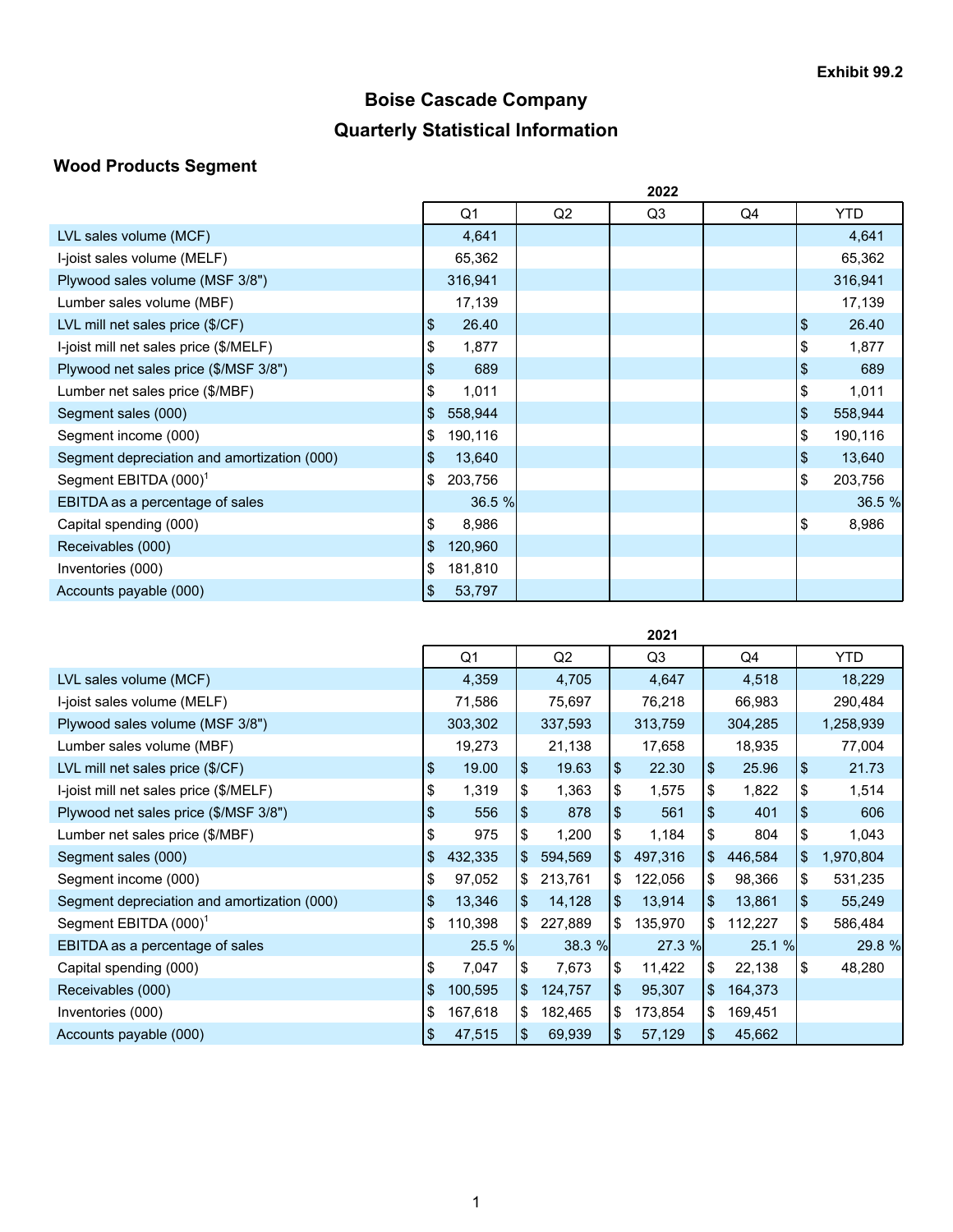## **Boise Cascade Company**

### **Quarterly Statistical Information (continued)**

### **Wood Products Segment (continued)**

|                                                 | 2020 |                |    |         |    |         |            |         |            |            |  |  |
|-------------------------------------------------|------|----------------|----|---------|----|---------|------------|---------|------------|------------|--|--|
|                                                 |      | Q <sub>1</sub> |    | Q2      |    | Q3      |            | Q4      |            | <b>YTD</b> |  |  |
| LVL sales volume (MCF)                          |      | 4,673          |    | 3,847   |    | 4,560   |            | 4,262   |            | 17,342     |  |  |
| I-joist sales volume (MELF)                     |      | 59,487         |    | 49,514  |    | 63,000  |            | 68,784  |            | 240,785    |  |  |
| Plywood sales volume (MSF 3/8")                 |      | 317,843        |    | 313,995 |    | 315,950 |            | 305,159 |            | 1,252,947  |  |  |
| Lumber sales volume (MBF)                       |      | 22,807         |    | 21,901  |    | 21,592  |            | 19,794  |            | 86,094     |  |  |
| LVL mill net sales price (\$/CF)                | \$   | 18.50          | \$ | 18.36   | \$ | 18.14   | $\sqrt{3}$ | 18.04   | \$         | 18.26      |  |  |
| I-joist mill net sales price (\$/MELF)          | \$   | 1,276          | \$ | 1,260   | \$ | 1,237   | \$         | 1,212   | \$         | 1,244      |  |  |
| Plywood net sales price (\$/MSF 3/8")           | \$   | 267            | \$ | 287     | \$ | 428     | \$         | 407     | \$         | 347        |  |  |
| Lumber net sales price (\$/MBF)                 | \$   | 520            | \$ | 535     | \$ | 596     | \$         | 820     | Ι\$        | 612        |  |  |
| Segment sales (000)                             |      | 320,061        | \$ | 281,505 | \$ | 363,674 | \$         | 358,661 | \$         | 1,323,901  |  |  |
| Segment income (000)                            | \$   | 3,763          | \$ | 17,074  | \$ | 66,035  | \$         | 40,848  | \$         | 127,720    |  |  |
| Segment depreciation and amortization $(000)^2$ | \$   | 29,603         | \$ | 13,931  | \$ | 13,938  | $\sqrt{3}$ | 13,669  | $\sqrt{3}$ | 71,141     |  |  |
| Segment EBITDA (000) <sup>1</sup>               | \$   | 33,366         | \$ | 31,005  | \$ | 79,973  | \$         | 54,517  | l\$        | 198,861    |  |  |
| EBITDA as a percentage of sales                 |      | 10.4%          |    | 11.0%   |    | 22.0 %  |            | 15.2 %  |            | 15.0 %     |  |  |
| Capital spending (000)                          | \$   | 11,341         | \$ | 5,644   | \$ | 6,316   | \$         | 14,929  | \$         | 38,230     |  |  |
| Receivables (000)                               | \$   | 69,136         | \$ | 67,674  | \$ | 86,892  | \$         | 62,994  |            |            |  |  |
| Inventories (000)                               | \$   | 164,230        | \$ | 140,120 | \$ | 136,681 | \$         | 149,374 |            |            |  |  |
| Accounts payable (000)                          |      | 44,315         | \$ | 38,898  | \$ | 48,194  | \$         | 44,593  |            |            |  |  |

<sup>1</sup>Segment EBITDA is calculated as segment income before depreciation and amortization.

 $2$ Segment depreciation and amortization in first quarter 2020 includes accelerated depreciation of \$15.0 million to fully depreciate the curtailed I-joist production assets at our Roxboro, North Carolina facility.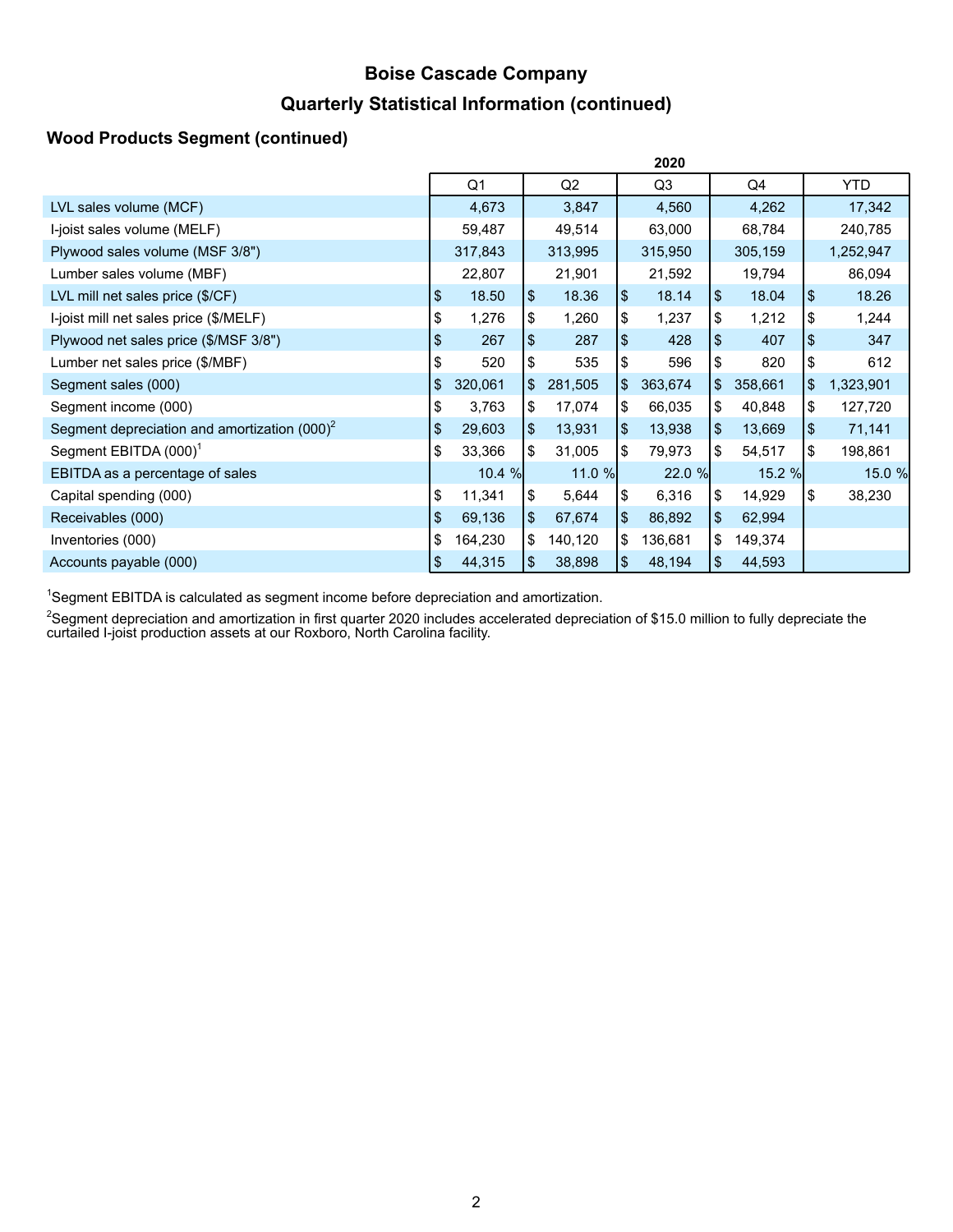# **Boise Cascade Company Quarterly Statistical Information (continued)**

## **Building Materials Distribution Segment**

|                                             |            |             |    | 2022 |    |                 |
|---------------------------------------------|------------|-------------|----|------|----|-----------------|
|                                             |            | Q1          | Q2 | Q3   | Q4 | <b>YTD</b>      |
| Commodity sales                             |            | 52.2 %      |    |      |    | 52.2 %          |
| General line sales                          |            | 29.1 %      |    |      |    | 29.1 %          |
| <b>EWP</b> sales                            |            | 18.7 %      |    |      |    | 18.7 %          |
| Total sales (000)                           |            | \$2,111,833 |    |      |    | \$<br>2,111,833 |
| Gross margin $1$                            |            | 18.0 %      |    |      |    | 18.0 %          |
| Segment income (000)                        | \$         | 225,892     |    |      |    | \$<br>225,892   |
| Segment depreciation and amortization (000) | $\sqrt{3}$ | 6,576       |    |      |    | \$<br>6,576     |
| Segment EBITDA (000) <sup>2</sup>           | \$         | 232,468     |    |      |    | \$<br>232,468   |
| EBITDA as a percentage of sales             |            | 11.0 %      |    |      |    | 11.0 %          |
| Capital spending (000)                      | \$         | 7,892       |    |      |    | \$<br>7,892     |
| Receivables (000)                           | \$         | 616,040     |    |      |    |                 |
| Inventories (000)                           | \$         | 622,858     |    |      |    |                 |
| Accounts payable (000)                      | \$         | 479,584     |    |      |    |                 |

|                                             | ZUZ I |               |     |                |                |             |      |             |     |           |  |  |
|---------------------------------------------|-------|---------------|-----|----------------|----------------|-------------|------|-------------|-----|-----------|--|--|
|                                             |       | Q1            |     | Q <sub>2</sub> |                | Q3          |      | Q4          |     | YTD.      |  |  |
| Commodity sales                             |       | 55.4 %        |     | $60.2 \%$      |                | 44.8 %      |      | 43.7 %      |     | 51.6 %    |  |  |
| General line sales                          |       | 28.9 %        |     | 26.1 %         |                | 33.7 %      |      | 33.1 %      |     | 30.2%     |  |  |
| <b>EWP</b> sales                            |       | <b>15.7 %</b> |     | 13.7 %         |                | 21.5%       |      | 23.2%       |     | 18.2 %    |  |  |
| Total sales (000)                           |       | \$1,634,777   |     | \$2,172,744    |                | \$1,721,244 |      | \$1,645,513 | 1\$ | 7,174,278 |  |  |
| Gross margin <sup>1</sup>                   |       | 15.1%         |     | 15.6 %         |                | $7.9 \%$    |      | 16.2%       |     | 13.8 %    |  |  |
| Segment income (000)                        | \$    | 120,219       | \$  | 206,338        | \$             | 16,565      | \$   | 137,963     | \$  | 481,085   |  |  |
| Segment depreciation and amortization (000) | \$    | 5,819         | \$  | 5.917          | $\mathfrak{L}$ | 6,013       | l \$ | 6,258       | \$  | 24,007    |  |  |
| Segment EBITDA (000) <sup>2</sup>           | \$    | 126,038       | \$  | 212,255        | \$             | 22,578      | 1\$  | 144,221     | \$  | 505,092   |  |  |
| EBITDA as a percentage of sales             |       | $7.7 \%$      |     | $9.8 \%$       |                | $1.3 \%$    |      | 8.8%        |     | 7.0%      |  |  |
| Capital spending $(000)^3$                  | \$    | 6,247         | \$  | 10,499         | \$             | 7,978       | 1\$  | 32,833      | 1\$ | 57,557    |  |  |
| Receivables (000)                           | \$    | 497,466       | \$  | 542,524        | $\mathbb{S}$   | 445,542     | I\$  | 408,948     |     |           |  |  |
| Inventories (000)                           | \$    | 444,082       | \$  | 544,739        | \$             | 470,516     | ۱\$  | 491,220     |     |           |  |  |
| Accounts payable (000)                      | \$    | 438,562       | \$. | 474,906        | $\mathbb{S}$   | 391,742     | 1\$  | 377,563     |     |           |  |  |

**2021**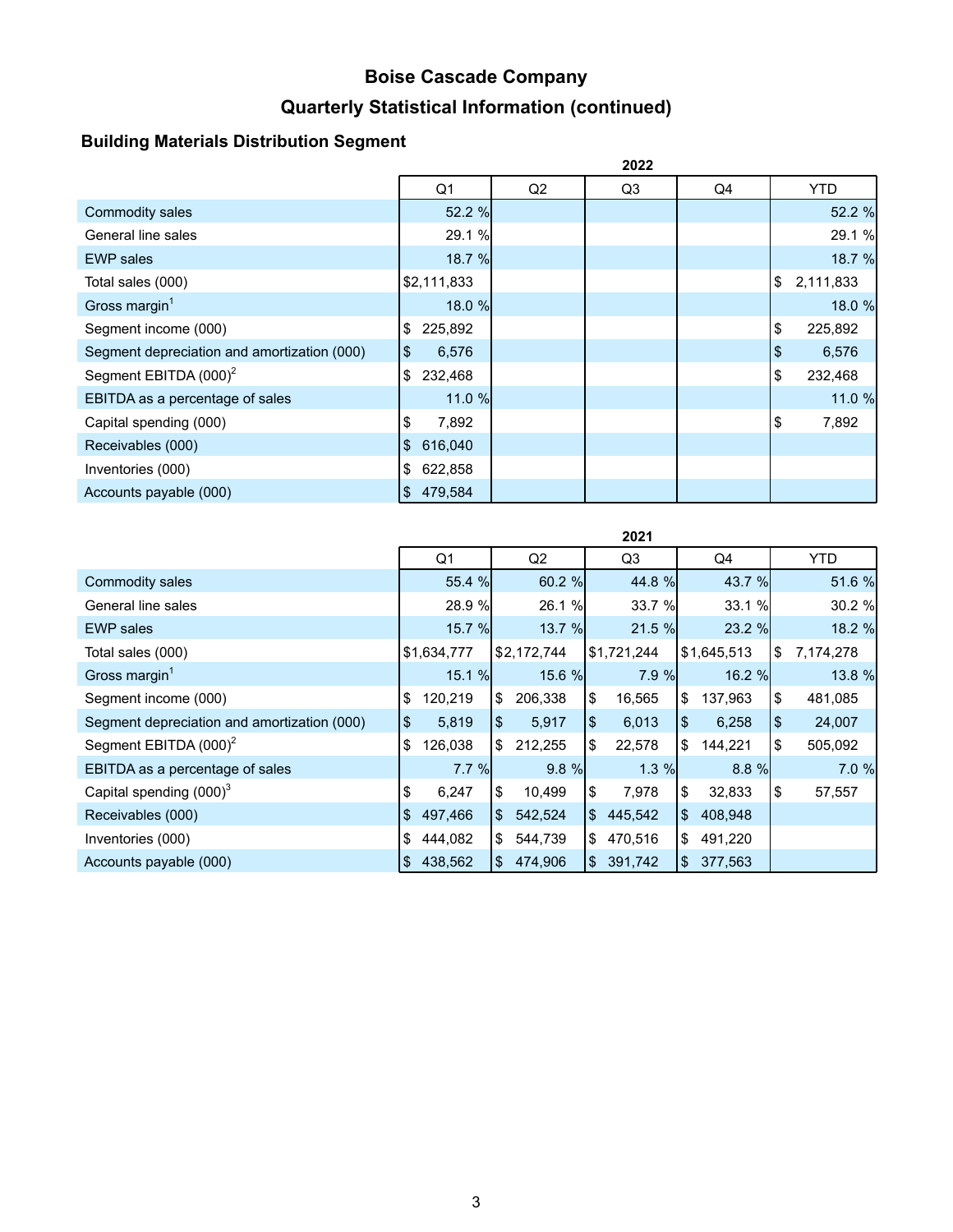## **Boise Cascade Company**

### **Quarterly Statistical Information (continued)**

#### **Building Materials Distribution Segment (continued)**

|                                             | 2020 |                |              |                |                |             |    |             |    |            |  |  |  |
|---------------------------------------------|------|----------------|--------------|----------------|----------------|-------------|----|-------------|----|------------|--|--|--|
|                                             |      | Q <sub>1</sub> |              | Q <sub>2</sub> |                | Q3          | Q4 |             |    | <b>YTD</b> |  |  |  |
| Commodity sales                             |      | 41.9 %         |              | 43.2 %         |                | 50.0 %      |    | 49.7 %      |    | 46.6 %     |  |  |  |
| General line sales                          |      | 37.9 %         |              | 39.5 %         |                | 33.6 %      |    | 32.6 %      |    | 35.6 %     |  |  |  |
| <b>EWP</b> sales                            |      | 20.2 %         |              | 17.3 %         |                | 16.4 %      |    | 17.7 %      |    | 17.8 %     |  |  |  |
| Total sales (000)                           |      | \$1,049,997    |              | \$1,134,260    |                | \$1,437,683 |    | \$1,330,078 | \$ | 4,952,018  |  |  |  |
| Gross margin <sup>1</sup>                   |      | 12.6 %         |              | 13.4 %         |                | 16.4%       |    | 13.0 %      |    | 14.0 %     |  |  |  |
| Segment income (000)                        | \$   | 29,302         | \$           | 43,210         | \$             | 107,901     | \$ | 67,081      | \$ | 247,494    |  |  |  |
| Segment depreciation and amortization (000) | \$   | 5,344          | \$.          | 5,584          | $\frac{1}{2}$  | 5,686       | \$ | 5,846       | \$ | 22,460     |  |  |  |
| Segment EBITDA (000) <sup>2</sup>           | \$   | 34,646         | \$           | 48,794         | \$             | 113,587     | \$ | 72,927      | \$ | 269,954    |  |  |  |
| EBITDA as a percentage of sales             |      | 3.3%           |              | 4.3 %          |                | $7.9 \%$    |    | 5.5%        |    | 5.5 %      |  |  |  |
| Capital spending (000)                      | \$   | 6,528          | \$           | 4,358          | \$             | 11,708      | \$ | 17,382      | \$ | 39,976     |  |  |  |
| Receivables (000)                           | \$   | 304,082        | $\mathbb{S}$ | 322,430        | $\mathfrak{S}$ | 386,236     | \$ | 349,628     |    |            |  |  |  |
| Inventories (000)                           | \$   | 372,084        | \$           | 316,008        | $\frac{1}{2}$  | 317,646     | \$ | 354,106     |    |            |  |  |  |
| Accounts payable (000)                      | \$   | 282,886        | \$           | 297,147        | $\mathbb{S}$   | 357,381     | \$ | 269,650     |    |            |  |  |  |

<sup>1</sup>We define gross margin as "Sales" less "Materials, labor, and other operating expenses (excluding depreciation)." Substantially all costs included in "Materials, labor, and other operating expenses (excluding depreciation)" for our Building Materials Distribution segment are for inventory purchased for resale. Gross margin percentage is gross margin as a percentage of segment sales.

 $2$ Segment EBITDA is calculated as segment income before depreciation and amortization.

 $3$ During 2021, capital spending in fourth quarter includes approximately \$15 million to purchase a BMD property in Walton, Kentucky to expand our service capabilities in the Cincinnati and surrounding markets.